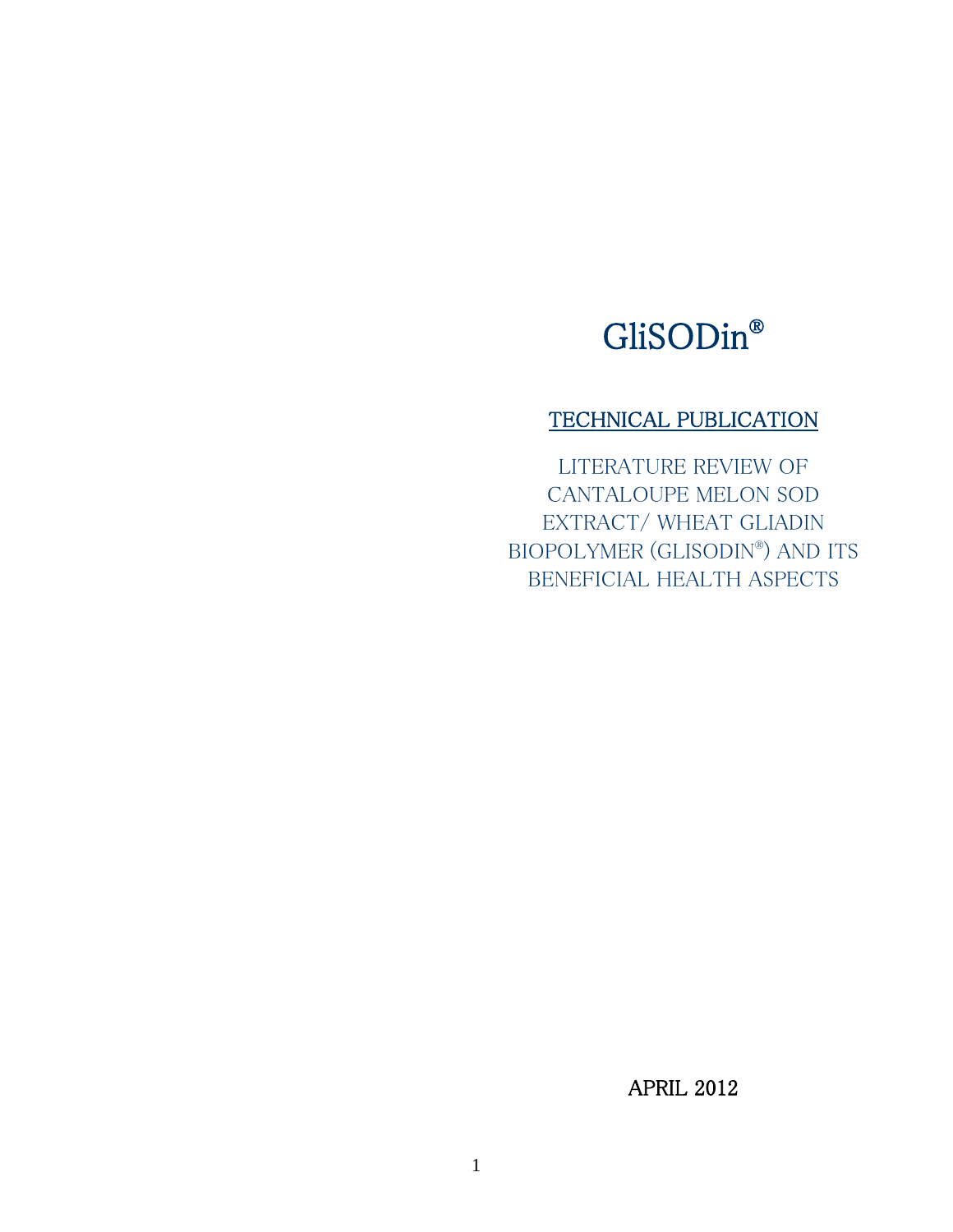#### *Summary*

The purpose of this technical publication is to review and update the science and health benefits reported to date for the superoxide dismutase enzyme extracted from cantaloupe melon and delivered in combination with wheat gliadin known as GliSODin.

Superoxide dismutase (SOD) constitutes part of the body's front line in antioxidant defenses, helping to maintain the physiological oxidant-antioxidant balance. However, this balance can be disturbed by a number of different factors, including aging, smoking, pollution, exposure to sunlight, infection and the subsequent immune response, and high intensity exercise. Under such conditions the body experiences oxidative stress, and this is linked with increased risk of chronic disease.

Oral supplementation with the enzyme in order to boost the body's antioxidant defenses has been ineffective due to the biochemical conditions experienced on passage through the gastrointestinal tract, which can degrade the enzyme and render it useless. This technical publication reviews the science related to GliSODin®, a trade name for SOD extracted from cantaloupe melon combined with wheat gliadin. Science is presented to demonstrate that combination with gliadin protects the SOD during passage through the stomach and enhances absorption once inside the intestine.

An extensive section is dedicated to the proof of this concept, with results from *in vitro, in vivo* and human studies presented showing the increase in antioxidant status and reduction of markers of oxidative stress. It will also be shown that GliSODin's bioactivity in humans has been demonstrated with a dose of 500 mg in just 14 days' time.

Anti-inflammatory and immune system modulating effects for the SOD-gliadin combination have also been reported, and these are discussed in this publication, with particular attention paid to the mechanism(s) behind the effects.

Reduction of the production of reactive oxygen species associated with oxidative stress has many important health implications, with potential benefits for improved recovery after strenuous exercise, reduction of inflammation (reddening) in the skin on exposure to sunlight (UV radiation), improvement in heart health, and complications arising from diabetes. Sections in the review are dedicated to each of these areas.

This publication is presented in such a way as to be accessible to both scientists and non-scientists, with the intention of providing a concise and accurate review of the science behind the GliSODin<sup>®</sup> ingredient. Key references are presented throughout the review.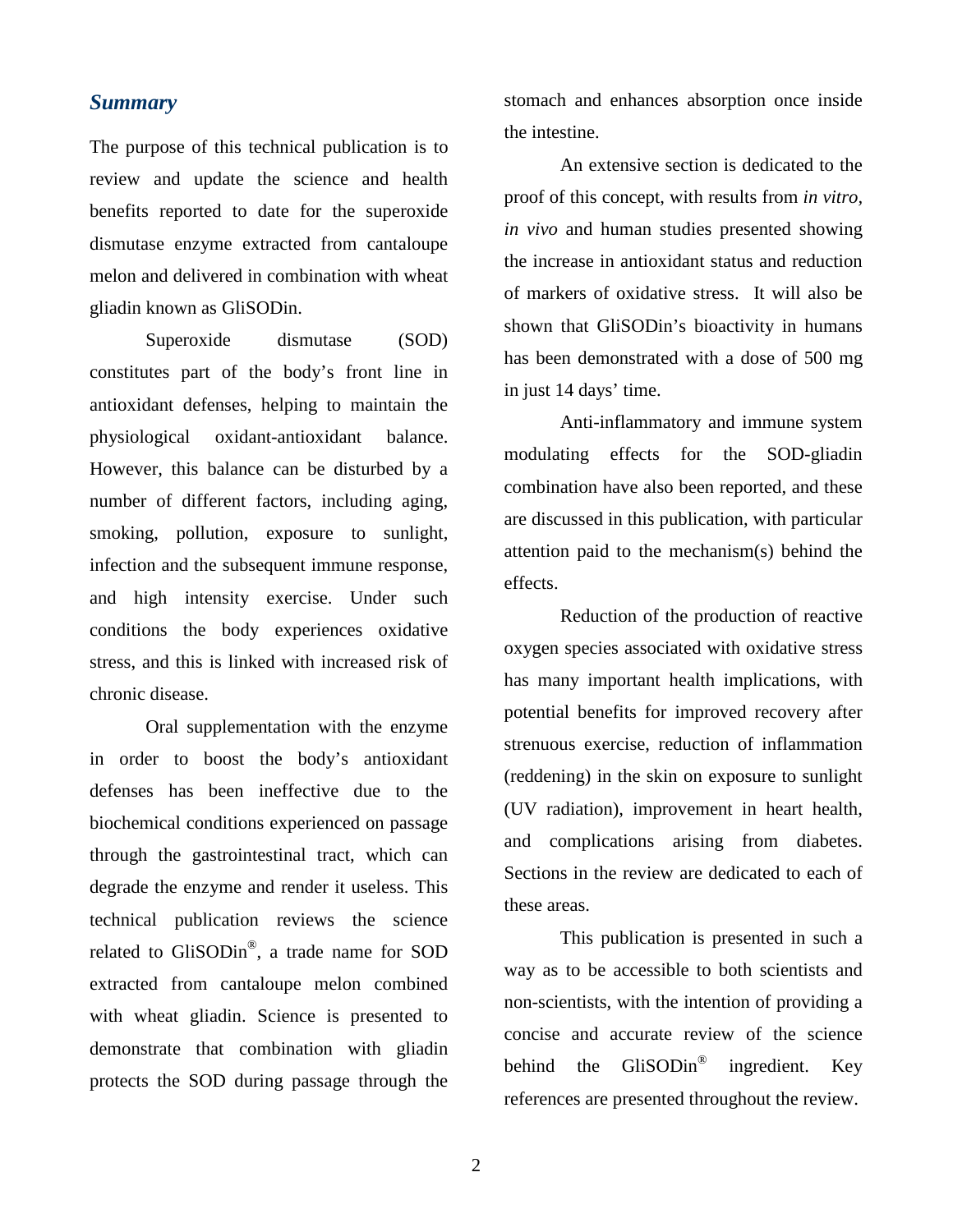#### **Introduction**

Production of reactive oxygen species (ROS) is a normal process in oxygen-breathing organisms. Under normal physiological conditions a balance between these species and the body's anti-oxidant defenses exists (**Figure 1**), but certain conditions, like smoking, pollution, exposure to sunlight (UV radiation), infection and the subsequent immune response, metabolism of sugars related to high intensity exercise, and aging, can increase the production of ROS like the superoxide ion  $(O_2)$  and the hydroxyl ion (OH<sup>-</sup>), and disrupt the natural balance and lead ultimately to oxidative stress. [[1](#page-2-0)] (**Figure 1**) [[2](#page-2-1)]

The detrimental health effects that can result from prolonged exposure to oxidative stress include: DNA damage that can ultimately produce cancer, atherosclerosis (hardening of the arteries) that leads to cardiovascular disease, inflammation, rheumatoid arthritis, the metabolic syndrome and diabetes, and neurodegenerative diseases like Alzheimer's.<sup>[[3](#page-2-2)]</sup>

## *GliSODin - Definition and proof of concept/mechanism of action*

Superoxide dismutase (SOD), along with catalase and glutathione peroxidase, form the front line of the body's antioxidant enzyme defenses.<sup>[[4\]](#page-2-3)</sup> Since the superoxide anion is the starting point of the cascade of reactions of free radicals production. SOD, dubbed the "enzyme of life" on discovery in 1968, is the first antioxidant mobilized by the cell as defense against oxidative stress. The enzyme reacts with the superoxide ion and turns it into hydrogen peroxide  $(H_2O_2)$ . This is then catabolised by catalase and glutathione peroxidase to produce molecular oxygen  $(O_2)$ and water  $(H<sub>2</sub>O)$ .



**Figure 1**: Cellular generation of reactive oxygen species and antioxidant defense system.

<span id="page-2-0"></span><sup>&</sup>lt;sup>1</sup> Halliwell B., Gutteridge J.M.C., Cross C.E., "Free radicals, antioxidants, and human disease: where are we now?" *J. Lab Clin Med* (1992) Volume 119, Pages 598- 620

<span id="page-2-1"></span><sup>2</sup> Rahman I., Biswas S.K., Kode A., "Oxidant and antioxidant balance in the airways and airway diseases" European Journal of Pharmacology, 2006, Volume 533, Pages 222-239<br><sup>3</sup> Ding Q., Dimayuga E., Keller J.N., "Oxidative damage,

<span id="page-2-3"></span><span id="page-2-2"></span>protein synthesis, and protein degradation in Alzheimer's disease" Current Alzheimer Research. 2007, Volume 4, Pages 73-79

<sup>&</sup>lt;sup>4</sup> McCord J.M., Fridovich I., "Superoxide dismutase: an enzymatic function for erythrocuprein (hemocuprein)" *J. Biol. Chem.,* (1969) Volume 224, Pages 6049-6055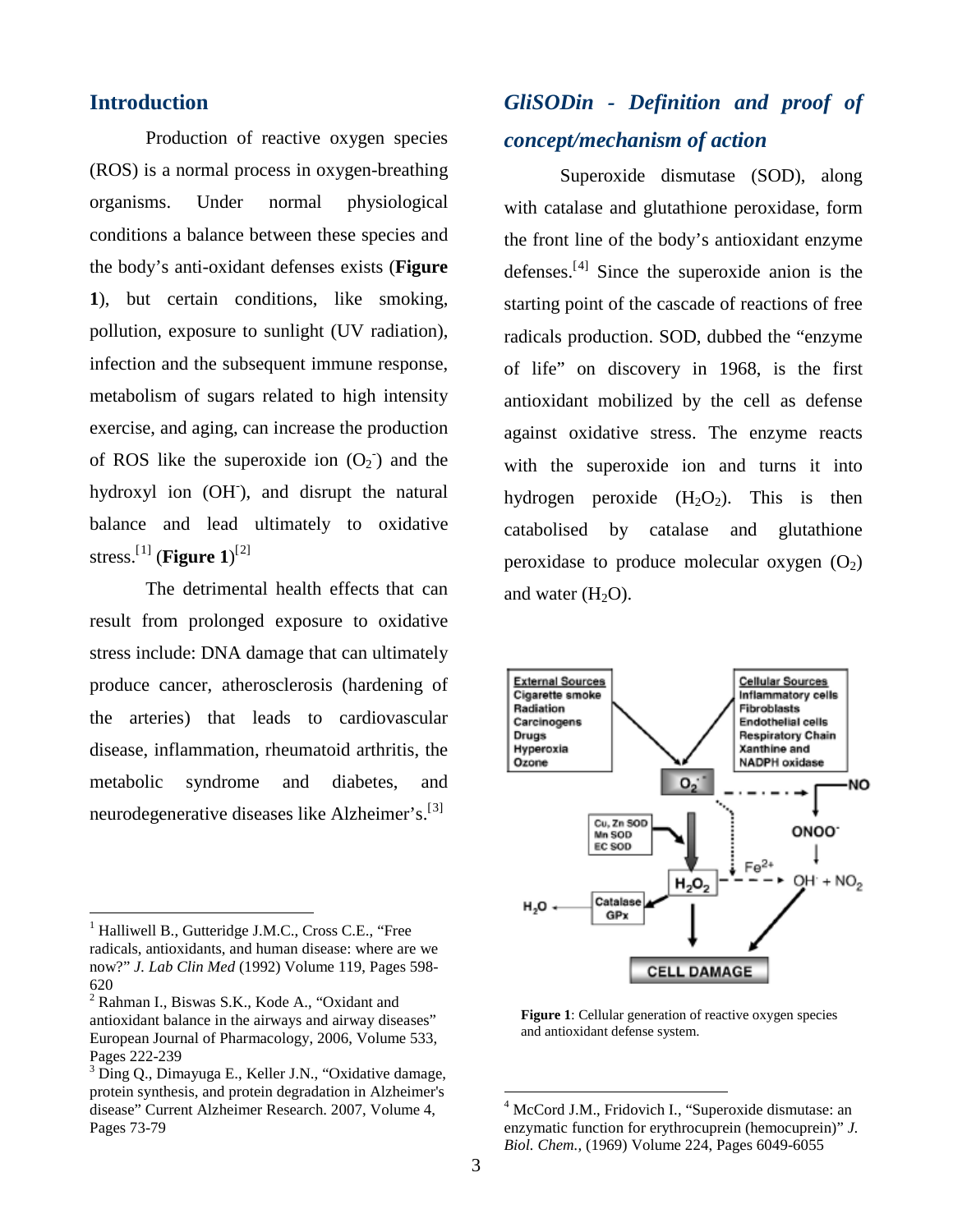These antioxidant enzymes have a distinct advantage over the antioxidants consumed from the diet or nutritional supplements, like the vitamins A, C, and E, carotenoids, and thiols since the enzymes are biological catalysts, reducing many times and more rapidly reactive oxygen species without being consumed themselves. By reacting at the beginning of the process, enzymes avoid the later occurrence of oxidized biological molecules. On the other hand, a non-catalytic or stoichiometric relationship exists for most vitamins, carotenoids and thiols, meaning a defined relationship exists – once vitamin C, for example removes a ROS more vitamin C must be consumed to replace that which has been lost.



**Figure 2**: Role of antioxidant enzymes in the inactivation of the superoxide ion.

<span id="page-3-1"></span>Like most other protective mechanisms in the body, the production of SOD decreases with age,<sup>[[5\]](#page-3-0)</sup> while a cell's susceptibility to

oxidants increases, putting the cells under increasing oxidative stress.

Oral administration of SOD and the other antioxidant enzymes present in many plant extracts is, under normal conditions, not effective. During passage through the gastrointestinal pathway the enzyme is denatured (deactivated) rendering it ineffective as an antioxidant. However, studies have shown that combining SOD with a wheat gliadin biopolymer system temporarily protects the SOD during its gastro-intestinal traffic. One explanation of this efficiency was presented by Clemente et al. who showed that gliadin increases the permeability of the intestinal by promoting the release of a zonulin, thereby allowing the transport of the macromolecule SOD across the intestinal barrier.<sup>[[6\]](#page-3-1)</sup>

The combination of SOD extracted from cantaloupe melon (*Cucumis melo* L.C.) with the wheat gliadin biopolymer (GliSODin®) significantly improves the delayed release of SOD as evidenced *in vitro* by the progressive increase of its activity in amedium mimicking the digestive conditions (**Figure 4**). [[7](#page-3-2)]

<span id="page-3-2"></span><span id="page-3-0"></span> <sup>5</sup> Di Massimo C., Scarpelli P., Di Lorenzo N., Caimi G. di Orio F., Ciancarelli M.G., "Impaired plasma nitric oxide availability and extracellular superoxide dismutase activity in healthy humans with advancing age" *Life Sciences*. 2006, Volume 78, Pages 1163-1167

 <sup>6</sup> Clemente M.G., De Virgiliis S., Kang J.S., Macatagney R., Musu M.P., Di Pierro M.R., Drago S., Congia M., Fasano A., "Early effects of gliadin on enterocyte intracellular signaling involved in intestinal barrier function" *Gut* 2003, Volume 52, Pages 218-223 <sup>7</sup> Vouldoukis I., Conti M., Krauss P., Kamaté C., Blazquez S., Tefit M., Mazier D., Calenda A., Dugas B., "Supplementation with gliadin-combined plant superoxide dismutase extract promotes antioxidant defences and protects against oxidative stress" *Phytotherapy Research* 2004, Volume 18, Pages 957-962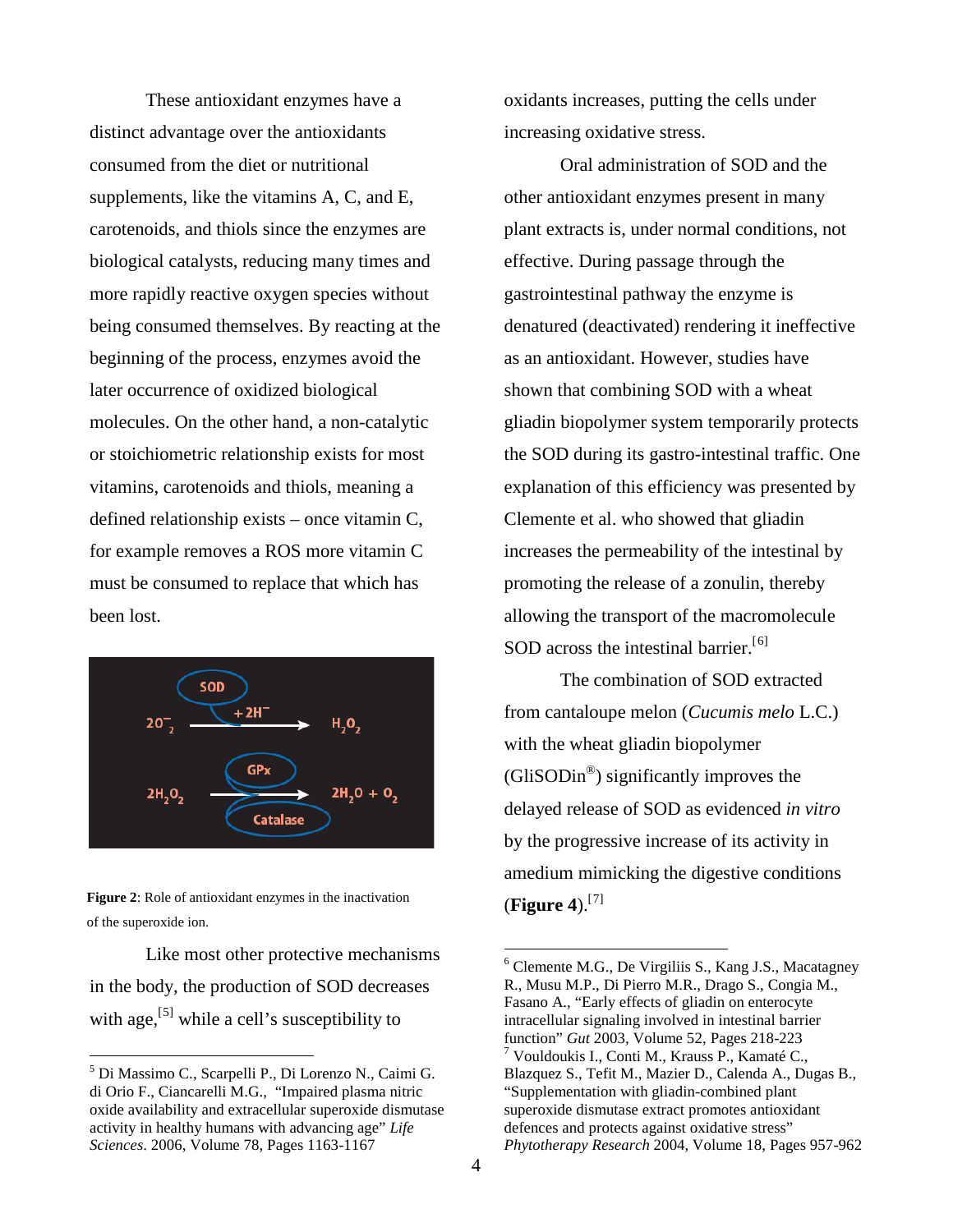Vouldoukis et al. have shown *ex vivo* that prime activation of macrophages isolated from rodents with interferon-gamma (INFgamma) subsequently challenged with IgGl/anti-IgG1 immune complexes leads to the significant production of superoxide anions.



Time of treatment (days)

Figure 3. Effect of a supplementation with GliSODin<sup>®</sup> on circulating SOD activity. Mice were fed for 28 days, with either a control diet or supplemented with (a) melon SOD extract (10 IU of non protected SOD), (b) gliadin (1 mg) or (c) GliSODin® (1 mg for 1IU).

This production may be regulated, in a dose-dependent manner, in macrophages originating from rodent previously supplemented with GliSODin<sup>®</sup>. These results prove the potent *in vivo* activation of antioxidant activities made by the SODcontaining melon extract/gliadin biopolymer combination. [[8\]](#page-4-0)

<span id="page-4-1"></span> $\overline{a}$ 



**Figure 4.** Gliadin polymers delay the release of the melon SOD activity in a medium mimicking the digestive process. An identical amount (100 units) of melon-SOD extract was submitted free or combined with gliadin (GliSODin®) to conditions mimicking the digestive process, for 1 h at 37 °C.

An important proof of concept *in vivo*  study by Vouldoukis et al. using Balb/c mice receiving the SOD melon extract orally, either alone or combined with wheat gliadin (GliSODin®) for 28 weeks showed that only the gliadin-SOD complex resulted in a significant increase in circulating antioxidant levels.<sup>[6]</sup> **Figure 3** illustrates circulating SOD activity in mice supplemented with free gliadin, free SOD,

or GliSODin®, compared to control (no supplement).

Kick et al.<sup>[[9\]](#page-4-1)</sup> used the aortic crossclamping technique with 18 pigs to induce ischemia-reperfusion process (HR), a wellestablished model of oxidative stress. After two weeks of supplementation with GliSODin<sup>®</sup> (1250 mg, nine pigs) or placebo (nine pigs), the

<span id="page-4-0"></span>*<sup>8</sup>* Vouldoukis I., Lacan D., Kamate C., Coste P., Calenda A., Mazier D., Conti M., Dugas B., "Antioxidant and anti-inflammatory properties of a Cucumis melo LC. extract rich in superoxide dismutase activity" *Journal of Ethnopharmacology* 2004, Volume 94, Pages 67-75

 $9$  Kick J., Hauser B., Bracht H., Albicini M., Öter M., Simon F., Ehrmann U., Garrel C., Sträter J., Brückner U.B., Leverve X.M., Schelzig H., Speit G., Radermacher P., Muth C.-M., "Effects of a cantaloupe melon extract/wheat gliadin biopolymer during aortic crossclamping" *Intensive Care Medicine* 2007, doi:10.1007/s00134-006-0518-6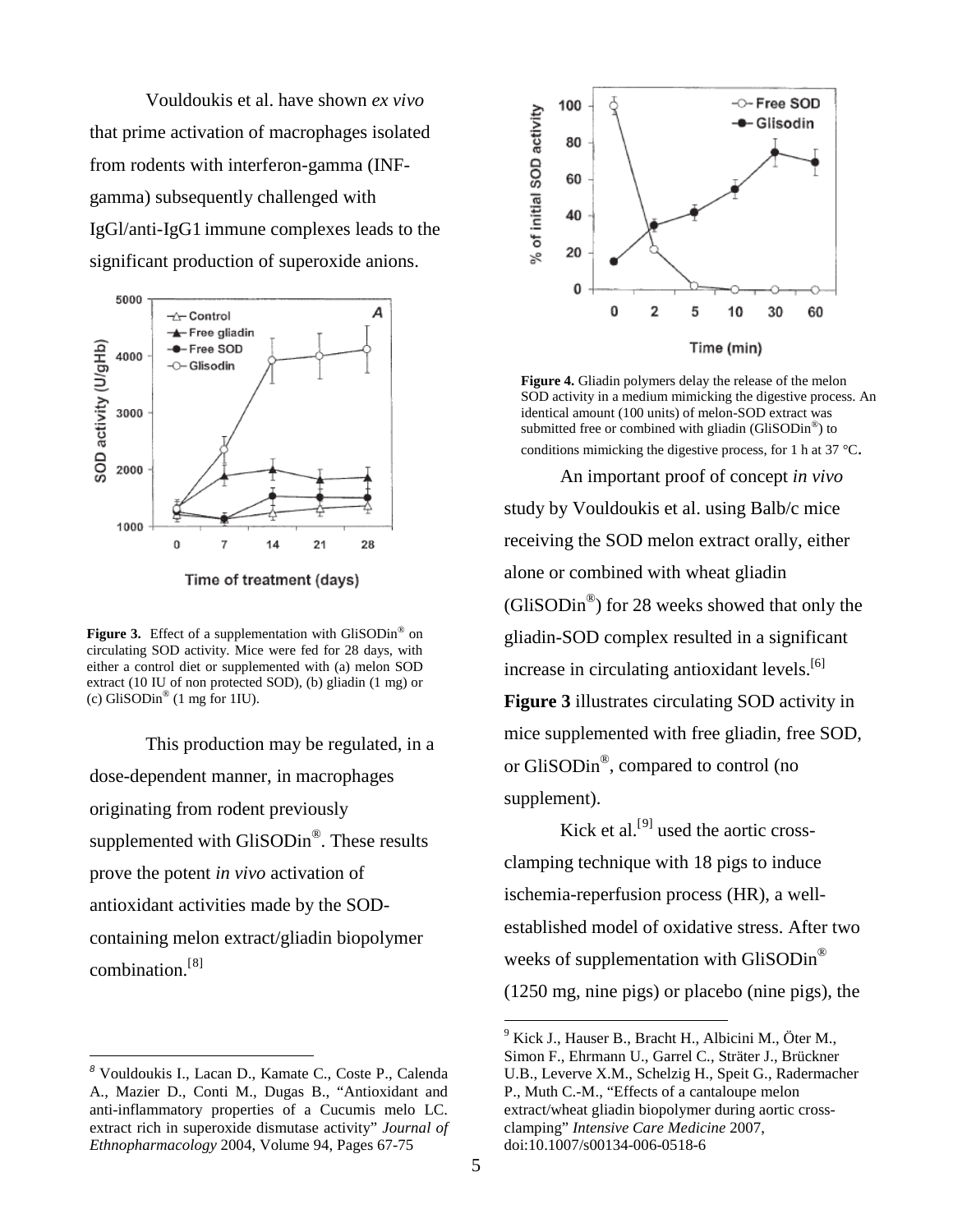animals were subjected to aortic clamping to induce injury-related oxidative stress. Pigs were chosen to avoid confounding factors such as smoking and dietary habits, and because their tissue antioxidant profiles and susceptibility to oxidative stress are similar to humans.

At the end of the study,  $\text{GliSODin}^{\circledR}$ supplemented animals had significantly lower levels of oxidative-stress induced DNA damage. Furthermore, the researchers found significantly lower levels of apoptotic (dead) cells in the spinal fluid of the swine, showing a marked protective benefit.

# *GliSODin® – Evidence from human studies*

<span id="page-5-1"></span><span id="page-5-0"></span>GliSODin® was studied in a trial utilizing induced oxidative stress, thereby establishing its efficacy in humans. Similar results as the swine study were obtained in a randomized, double-blind, placebo-controlled clinical trial involving 20 men. Trials with such a design are considered the 'gold-standard' for scientific evaluation. Muth et al. assigned the volunteers (average age 31) to receive a daily dose of 1000 International Units (IU) of SOD (GliSODin<sup>®</sup>) or placebo for 14 days prior to being exposed to hyperbaric oxygen (HBO) – pure oxygen at a pressure of 2.5 atmospheres – for 60 minutes. DNA damage that results in exposure to HBO was measured using the

comet assay, and found to have significantly increased in the placebo group, while no significant changes were observed for the SOD-supplemented group. **(Figure 5)**

Moreover, the levels of F2-isoprostanes, well-accepted markers for oxidative stress, increased significantly in the placebo group (22.3 picograms per milliliter of plasma from the start of the study). No significant increases were observed in the SOD-supplemented group indicating significant protective benefit.

Muth et al. concluded that GliSODin® was able to protect against DNA damage induced by HBO and thereby proved the antioxidant activity of the supplement.<sup>[[10](#page-5-0)]</sup>

Improvements in antioxidant status have also been observed in patients with HIV and AIDS, a population with reduced circulating antioxidant levels. Chenal et al. performed a double-blind clinical trial with 35 AIDS patients not receiving anti-retroviral therapy to receive placebo, non-protected SOD extracted from melon (*Cucumis melo*, 1000 IU SOD) or the SOD-gliadin combination (1000 IU SOD) every day.<sup>[[11](#page-5-1)]</sup>

<sup>&</sup>lt;sup>10</sup> Muth C.M., Glenz Y., Klaus M., Radermacher P., Speit G., Leverve X., "Influence of an orally effective SOD on hyperbaric oxygen-related cell damage" *Free Radical Research*, 2004, Volume 38, Number 9, Pages

<sup>&</sup>lt;sup>11</sup> Chenal H., Davit-Spraul A., Brevet J., Legrand A., Demouzon J., Cosson C., Dugas B., Montagnier L., Conti M., "Restored antioxidant circulating capacities in AIDS west african patients receiving an antioxidant nutraceutical Cucumis melo extract rich in superoxide dismutase activity," *Abstract included at the XVI International AIDS Conference* Aug 2006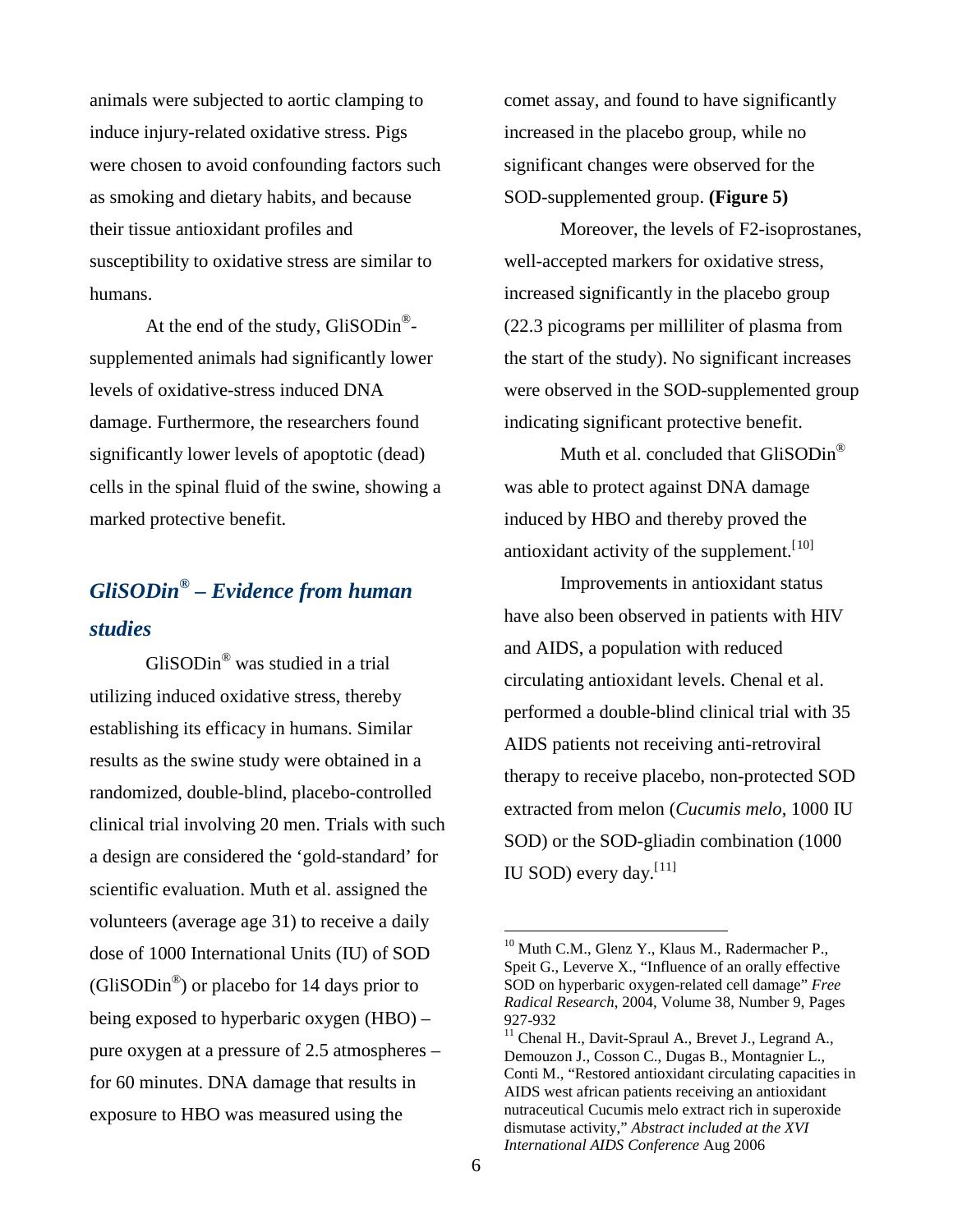ORAL SOD AND OXIDATIVE CELL STRESS



**Figure 5.** Results of the comet assay measuring human DNA damage that results from exposure to HBO. GliSODin<sup>®</sup> was protective while damage significantly increased in the placebo group.

At the end of 21 days of

supplementation, patients receiving GliSODin<sup>®</sup> were found to have normalized circulating SOD1 activity and total antioxidant status, while no such effects were observed in the placebo or non-protected SOD groups. The researchers concluded that GliSODin® could improve antioxidant defenses.

Taken together these results from *in vitro, in vivo* and human studies show that GliSODin® is bioavailable when taken orally and can significantly improve the antioxidant status of an individual.

### *Benefits of the antioxidant GliSODin for promoting immune health*

The combination of superoxide dismutase and gliadin (GliSODin®) was studied for its ability to regulate the immune response. Balb/c mice were fed a control diet supplemented with either free vegetal SOD (10

IU) or the SOD-gliadin combination (GliSODin®, 10 IU) for 28 days Blood samples were taken every seven days and measures of circulating SOD, catalase or glutathion peroxidase indicate that their respective level only increased in the group receiving the GliSODin® combination.

Additionally, spleen cells isolated from mice in each of the groups showed that the mice supplemented with GliSODin® had increased production of type1 helper T lymphocytes (Th1) and INF-γ and IL-4. The immunoglobulin G (IgG) response – the predominant antibody used by the body to identify and neutralize foreign objects - was stimulated, while the response of IgE, the immunoglobulin associated with an allergic response, was only marginally affected.

Vouldoukis et al. proposed that the mechanism behind these effects was due to an activation of antigen presenting cells (APC), which results in the production of hydrogen peroxide  $(H_2O_2)$  and nitric oxide (NO), both of which are reactive oxygen species and upset the oxidant-antioxidant balance. In response to this, production of the antioxidant enzymes catalase and glutathione peroxidase is induced. This results in a polarized adaptive immune system, highlighting the benefits of  $\text{GiSODin}^{\circledR}$  since this polarization is a sign of the natural equilibrium of antioxidants in the cells.<sup>[11]</sup>

Quality of life, a measure of overall health, daily activities, tiredness, and energy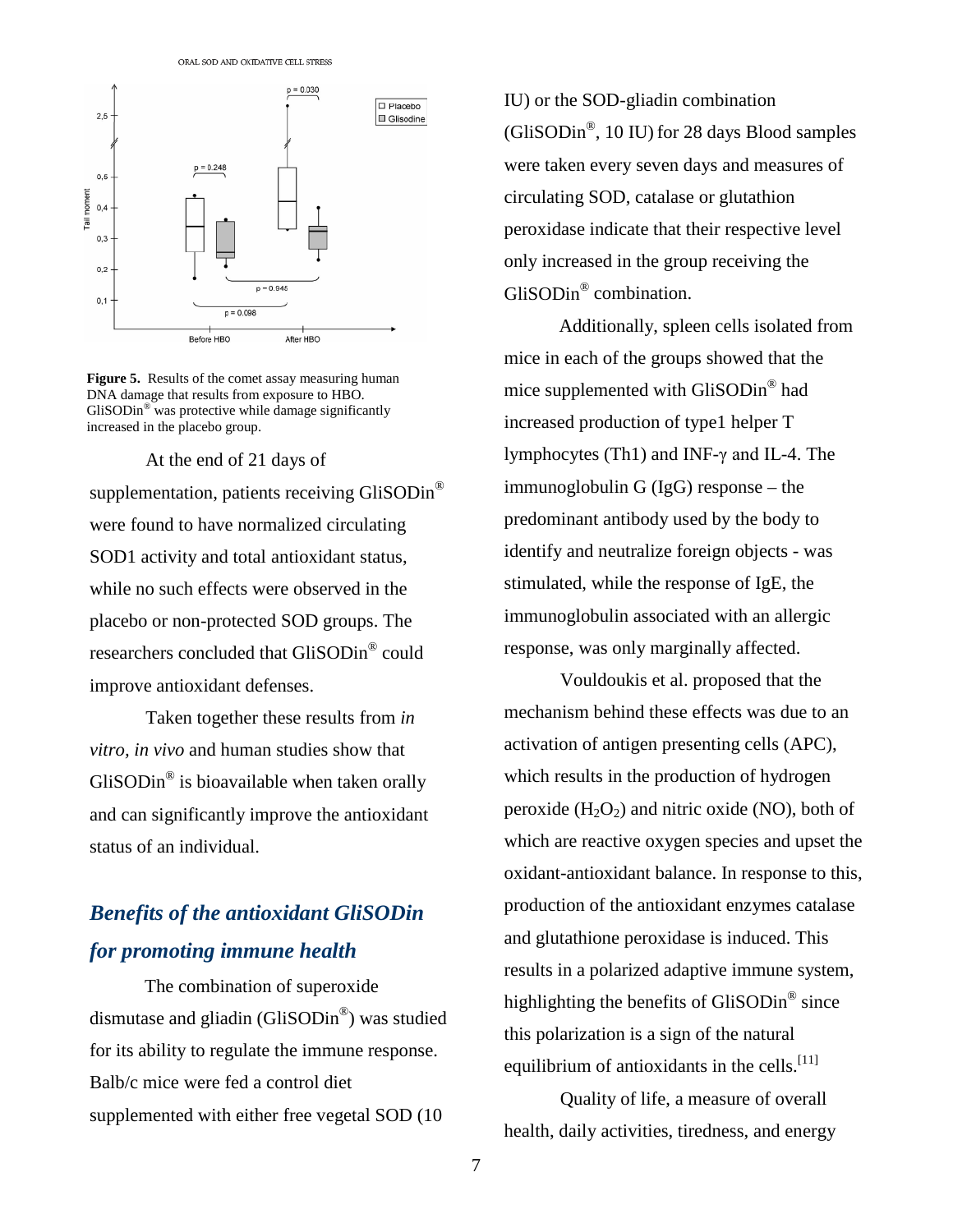levels, is an important issue for people infected with HIV and receiving highly active antiretroviral therapy (HAART). Rahman et al. investigated the effect of receiving GliSODin® containing supplements on quality of life and performance of 23 AIDS patients on  $HAART$ <sup>[[12](#page-7-0)]</sup> Subjects received two daily supplements of Resurgex, a blend of GliSODin<sup>®</sup> (500 IU), coenzyme Q10 (75 mg), and beta-glucans (100 mg) for up to 24 weeks.

Measures of Quality of Life (QoL) significantly improved in the patients, particularly for measure of overall health, daily activities, tiredness, and energy levels. Such improvements were supported by improvements in measures of performance status.

On a biochemical level, Rahman et al reported clinically important improvements in a number of metabolic and immunological functions, which would be tied to the improvements observed in performance and QoL.

These results indicated that supplements of GliSODin® could have significant benefits for the millions of people infected with the HIV-1 virus and receiving anti-retroviral therapy.

### *GliSODin® in neuroprotection*

 Aging leads to suppression of brain functions such as learning and memory. The aging effect is accelerated by chronic stress, especially psychological stress. An experimental animal model with chronic immobilization stress significantly impairs spatial memory performance in immobilized animals. The effects of GliSODin® on stressinduced lipid peroxidation and impairment of spatial memory was investigated in rodents. Experimental mice were divided into four groups as follows: (1) control mice (C mice) fed in a normal cage without immobilization; (2) restraint-stressed (RS mice) fed in a small cage; (3) vitamin E mice (VE mice), mice were fed in a small cage with a diet supplemented with vitamin E; (4)  $\text{GliSODin}^{\circledR}$  mice (GS mice) fed in a small cage with a diet supplemented with GliSODin®. **[Fig. 6]** In the experimental model, mice were fed in narrow cages with 12 hour immobilization to generate psychological stress. Both GliSODin® and tocopherol protected against neuronal cell lipid peroxidation; however GliSODin® also prevented impairment of spatial memory, and significantly decreased latency of escape of the animal comparing to other experimental groups. The authors hypothesize that GliSODin® treatment may upregulate neurotrophic factors such as nerve growth factor (NGF) and insulin-like growth factor 1 (IGF-1) in the brain, enhance hippocampal

<span id="page-7-0"></span><sup>&</sup>lt;sup>12</sup> Rahman H., Rocco R., Latorre J., Tabassum V., "The effects of a specialized superoxide dismutase nutritional supplement for HIV patients on HAART" Millenium Biotechnologies.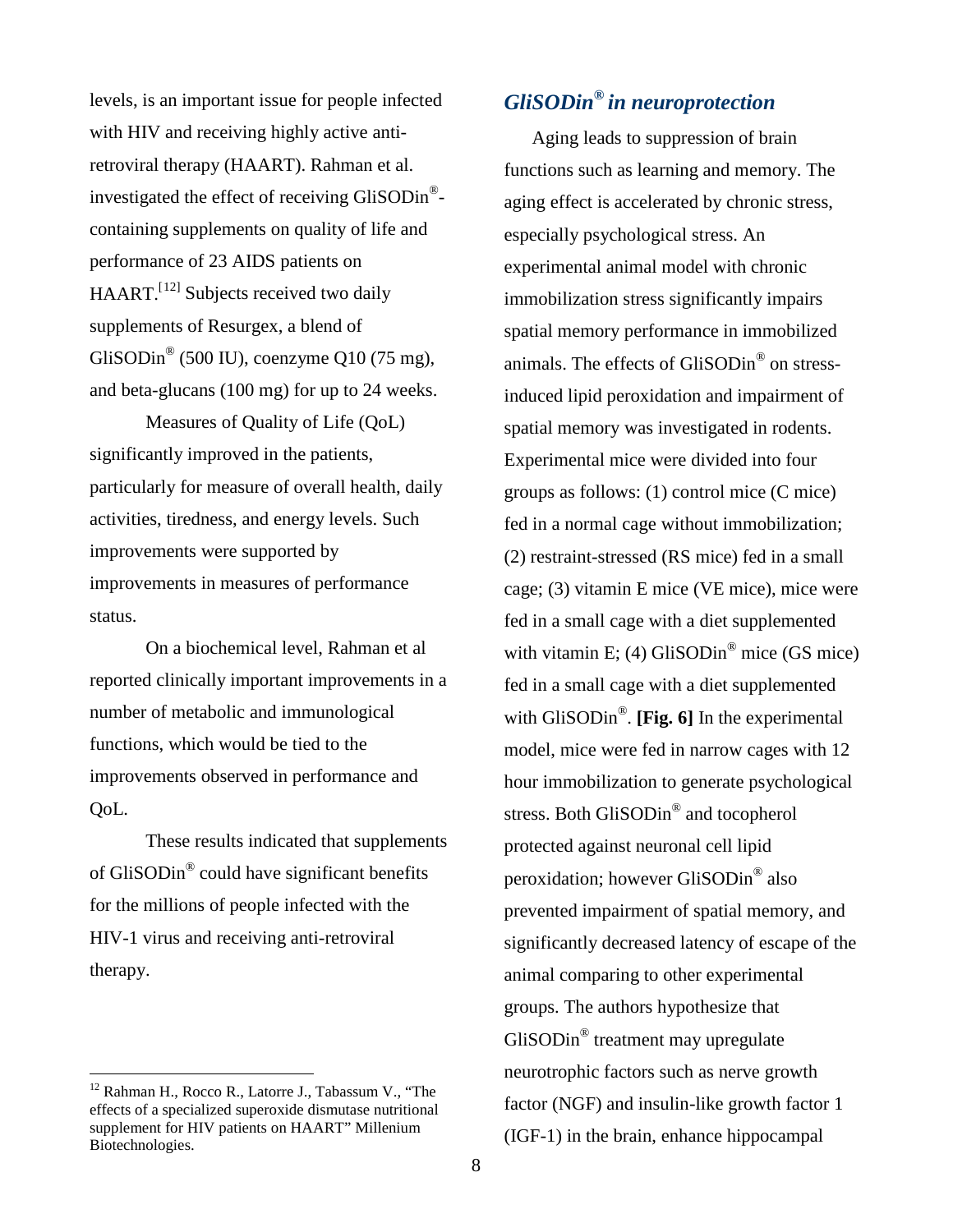neurogenesis and protect against stress-induced impairment of spatial memory induced by psychological stress. [[13](#page-8-0)]



**Figure 6.** Spatial learning and memory in mice. The escape latency of  $GliSODin<sup>®</sup>(GS)$  receiving mice was significantly shorter than in the control groups (C, RS, VE).

### *Benefits of GliSODin® for physical performance & sport*

High intensity aerobic exercise can increases oxygen consumption by up to 20 – fold, overwhelming our antioxidant defenses and resulting increased oxidative stress. [[14\]](#page-8-1) A study by Arent et al. at Rutgers University looked at the effects of pre-season training on performance capacity and oxidative stress responses of 22 soccer players randomly assigned to receive a supplement of Resurgex, a blend of GliSODin® (500 IU), co-enzyme Q10 (75 mg), beta-glucans (100 mg), or an isocalorific equivalent daily for the duration of preseason.



**Figure 7**. Effect of 4-week oral SOD administration on exerciseinduced increase in plasma lactate

The group receiving the GliSODin<sup>®</sup> supplement showed improvements in measures of lactate production and "time to exhaustion", and significantly greater reductions in oxidative stress-inducing lipid hydroperoxide levels than the control group. The researchers concluded that the GliSODin® may have meaningful effects possibly including improved recovery for people exercising at a high intensity  $[15]$  $[15]$  $[15]$ .

Hong et al. recruited 44 healthy individuals and assigned them to receive a daily SOD (GliSODin®) dose of 1500 IU for four weeks. Healthy volunteers were then submitted to cycling or treadmill exercise but assigned into two distinctive groups: the severe exercise group (27 subjects) or the moderate exercise group (17 subjects). Only volunteers ranging from the severe exercise group showed a

<span id="page-8-0"></span><sup>&</sup>lt;sup>13</sup> Nakajima S. et al. Oral supplementation with melon superoxide dismutase extract promotes antioxidant defences in the brain and prevents stress induced impairment of spatial memory. *Behav Brain Res,* 2009 June 8;200(1):15-21.<br><sup>14</sup> Marzatico F., Pansarasa O., Bertorelli L., Somenzini

<span id="page-8-2"></span><span id="page-8-1"></span>L., Della Valle G., "Blood free radical antioxidant enzymes and lipid peroxides following long-distance and lactacidemic performances in highly trained aerobic and sprint athletes" *Journal of Sports Medicine and Physical Fitness,* 1997, Volume 37, Issue 4, Pages 235-239

<sup>&</sup>lt;sup>15</sup> Arent S.M., DiFabio D., Greenwood J., Pellegrino J., Williams C.A., "Nutritional supplementation in male college soccer players: effects on performance and oxidative stress" Rutgers University. 2004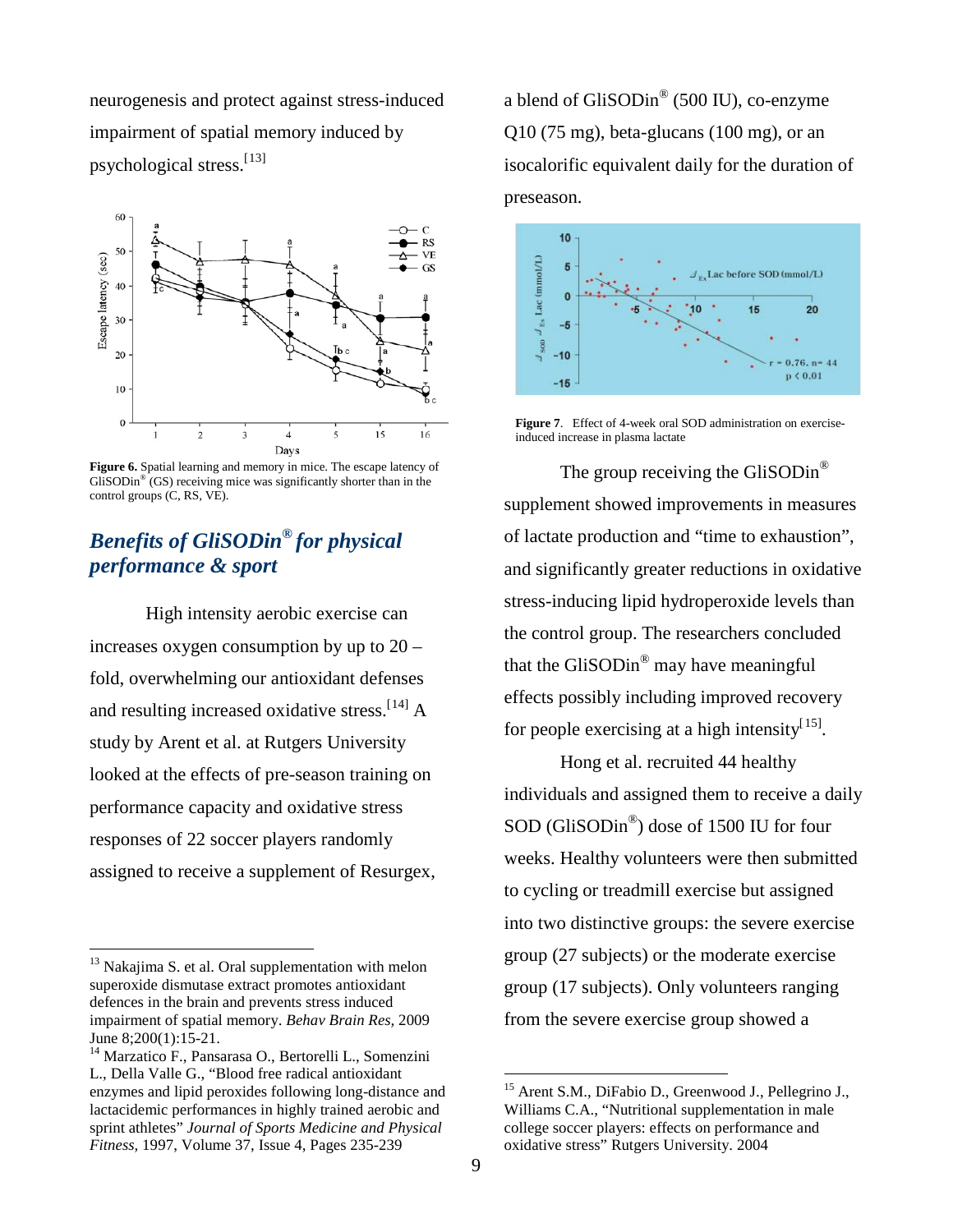significant reduction in the exercise-induced lactate production, after the four-weeks of SOD supplementation. [[16](#page-9-0)] (**Figure 7**)

These studies indicate that supplementation with the gliadin-SOD complex could allow for quicker recovery for people undertaking strenuous exercise.

### *Benefits of GliSODin*® *for Cardiovascular Health*

Researchers from France's National Association of Medical Prevention reported that supplementation with GliSODin®, in combination with diet and lifestyle changes, should significantly reduce the risk of cardiovascular disease by significantly reducing vascular inflammation, and may even positively impact on previous damage.

Cloarec et al. recruited 76 patients considered to be at risk of cardiovascular disease but free of any clinical symptoms of the disease and assigned them to diet and lifestyle changes for 12 months. Minor improvements in blood pressure, LDL-cholesterol (so-called 'bad' cholesterol) and body mass index (BMI) were reported. Due to the stringent conditions of the study 42 volunteers dropped out. The remaining 34 subjects were randomly divided into two groups, one to continue with the diet

and lifestyle recommendations only, and the second group received a daily supplement of GliSODin<sup>®</sup> (500 IU) for two more years.

Using ultrasound-B imaging to measure carotid artery intima thickness (IMT), a sign of hardening of the arteries (atherosclerosis), the researchers found a reduction in the progression of IMT in the SOD-supplemented group, compared to the diet and lifestyle only group. (**Figure 8**)

While no changes in antioxidant status was observed in the control group, significant improvements in antioxidant status as a result of SOD supplementation were observed. Furthermore, GliSODin® supplementation produced a 34 per cent reduction in malondialdehyde (MDA) levels – MDA is a reactive carbonyl compound and a major end product of lipid oxidation. A major part of the pathogenesis of atherosclerosis, and subsequently cardiovascular disease, is the oxidative modification of LDL-cholesterol.

This study showed that supplementation with GliSODin<sup>®</sup> could impact antioxidant status and the inflammatory process, and had clear benefits against atherosclerosis, a major risk factor for cardiovascular disease. [[17\]](#page-9-0)

<span id="page-9-0"></span><sup>&</sup>lt;sup>16</sup> Hong Y., Hong S., Chang Y.H., Cho S.H., "Influence of an orally effective superoxide dismutase (glisodin) on strenuous exercise induced changes of blood antioxidant enzymes and plasma lactate," *presented at the American Association for Clinical Chemistry (AACC) National Meeting*, July 2004

<sup>&</sup>lt;sup>17</sup> Cloarec M., Caillard P., Provost J.-C., Dever J.-M., Elbeze Y., Zamaria N., "GliSODin®, a vegetal SOD with gliadin, a preventative agents vs. athersclerosis, as confirmed with carotid ultrasound-B imaging" *European Annals of Allergy & Clinical Immunology*, 2007, Volume 39, Number 2, Pages 2-7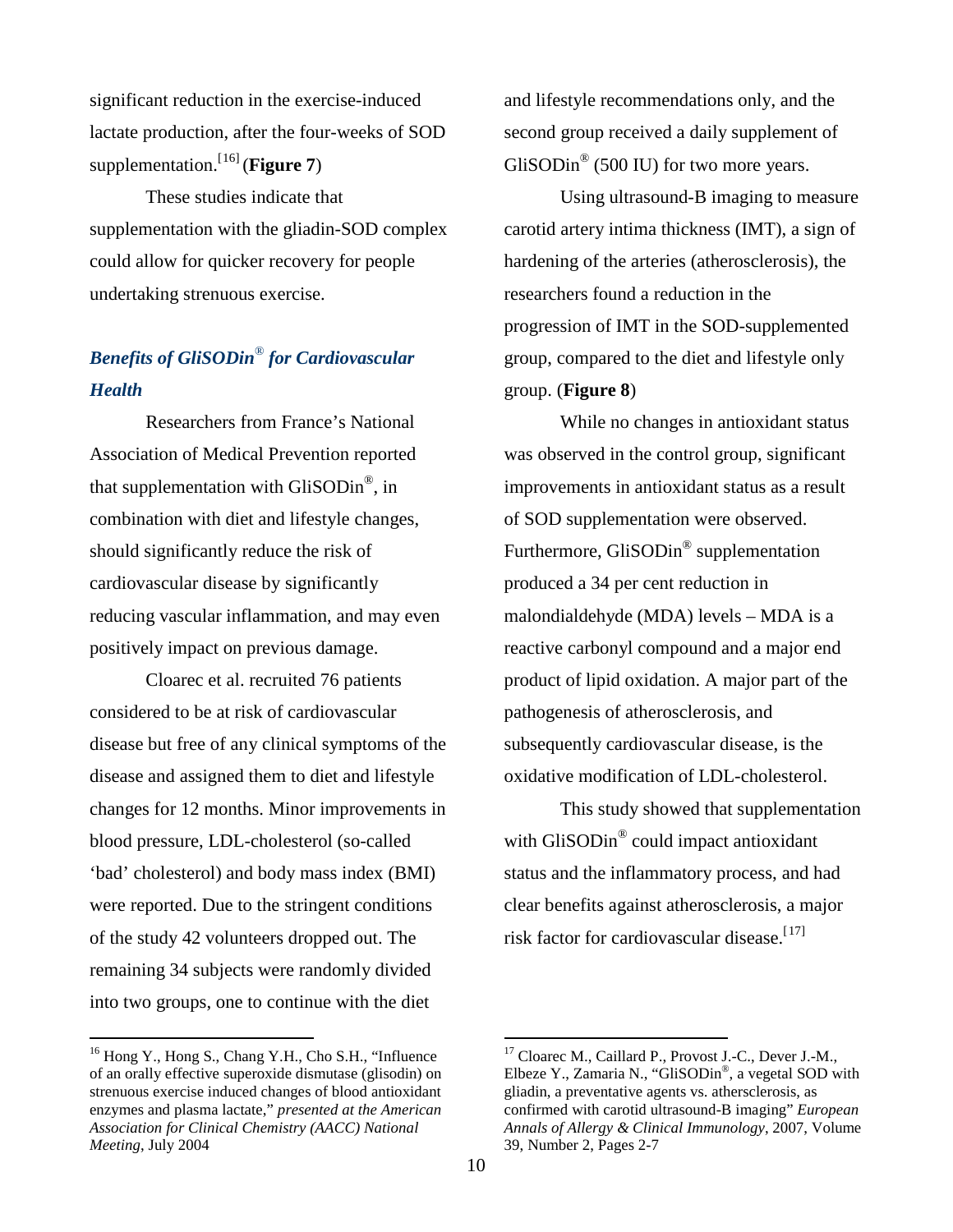

**Figure 8.** Changes of IMT at baseline, D365, D545 and D730. Upper columns: IMT in control group; lower columns: IMT in GliSODin® group. While the control group experienced significant thickening of IMT, the GliSODin® group experienced a significant *reduction* of IMT.

### *Alleviation of Reperfusion injury with oral administration of GliSODin®*

In the in vivo experiment with ICR mice, the cardiovascular effect of oral GliSODin® on gastrointestinal arterial blood circulation was evaluated. After 9 days of gavage supplementation with GliSODin® in a dose of 1.6 mg/kg of body weight, the anesthetized animals were subject to a ischemia-reperfusion injury of superior mesenteric artery by clamping the blood vessel for 15 minutes and then opening the clamp and restoring blood flow. By opening the clamp and restoring blood flow the blood vessel was subject to so called reperfusion injury.

Reperfusion injury is the tissue damage caused when blood supply returns to the tissue after a period of ischemia or lack of oxygen due to, e.g. artery clamping or blockage by blood clot. The absence of blood flow and oxygen

during the ischemic period creates a condition in which the restoration of circulation results in a massive formation of free radicals, which produce oxidative damage and inflammation of the affected vessel, i.e. mesenteric artery. The blood flow in reperfusion damaged artery is compromised and the white cells tend to adhere to the damaged epithelium impeding blood flow and tissue oxygenation. In the in vivo experiment a microscopic evaluation via camera of blood flow in the reperfusion-injury site with (A) and without (B)  $\text{GliSODin}^{\circledR}$ supplementation is presented in the attached photographs. The reperfusion injury site from animals receiving GliSODin® for 9 days (A) showed better passage of white blood cells through the damaged vessel in comparison to control mice with mesenteric artery showing attachment and aggregation of white blood cells to the epithelial cells lining the artery. (B) The results of this experiment show that a short term regimen with oral GliSODin<sup>®</sup> may alleviate tissue oxygen deprivation produced in the experimental model of cardiovascular event such as it may occur in stroke or cardiac arrest.

Reperfusion injury and its management play a critical role in recovery from stroke and from cardiac arrest. Repeated bouts of ischemia and reperfusion injury also are thought to be a factor leading to the formation and failure to heal of chronic wounds such as pressure sores and diabetic foot ulcers.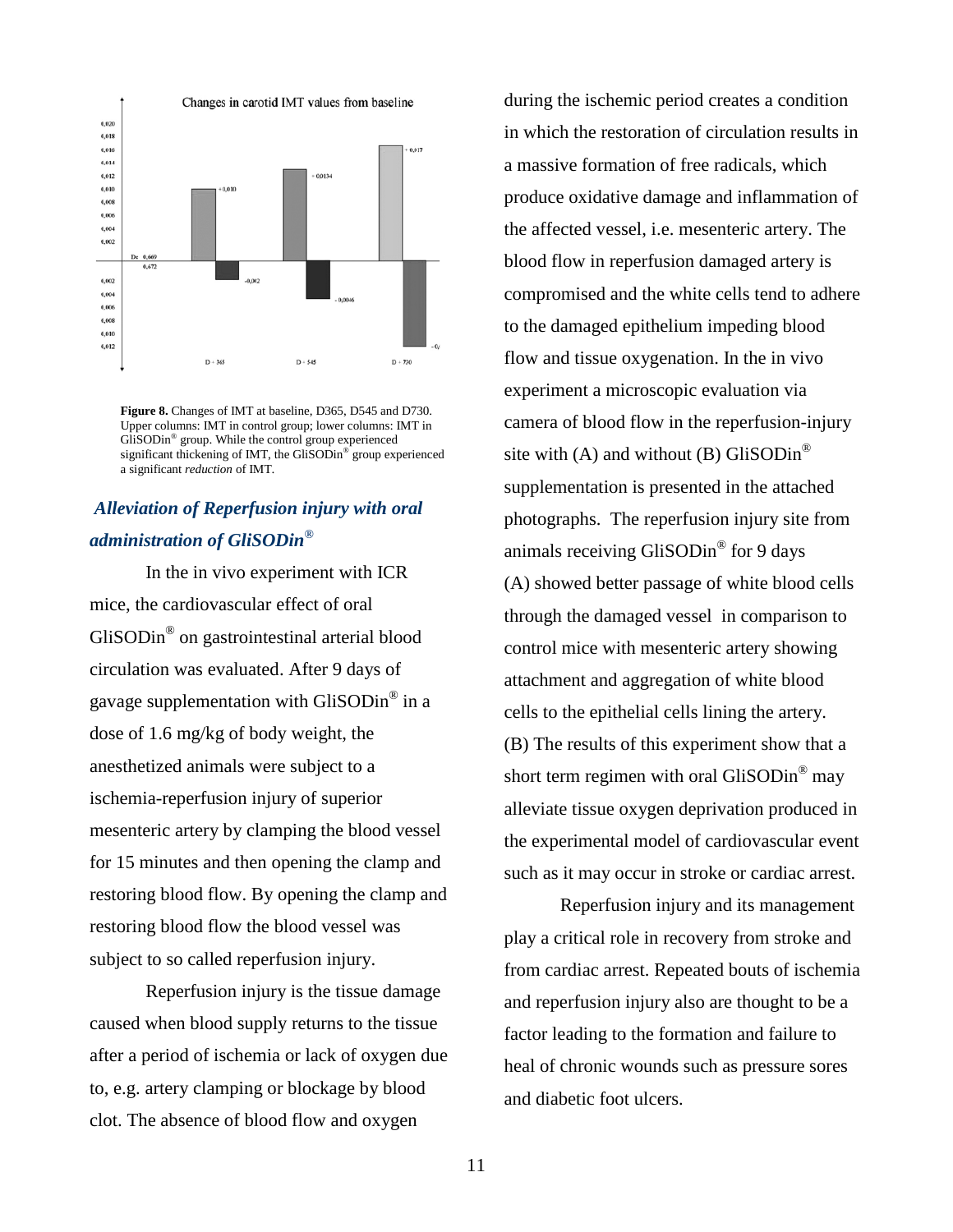Picture (A) shows lack of attachment and aggregation of white blood cells in reperfusion-injury of mesenteric artery from animals which were pretreated with GliSODin<sup>®</sup> 1.6 mg/kg BW for nine days. Picture (B) shows attachment and aggregation of white blood cells in reprefusion-injury of mesenteric artery from control animals not pretreated with GliSODin®.<sup>[[18\]](#page-11-0)</sup>



A



B

#### *Benefits of GliSODin® for skin health*

<span id="page-11-1"></span>A randomized double-blind clinical trial by Mac-Mary et al. showed that GliSODin<sup>®</sup> supplementation reduced skin-reddening when

healthy fair-skinned volunteers were exposed to UV radiation<sup>[[19](#page-11-1)]</sup>. Fifty subjects were randomly assigned to receive a daily dose of GliSODin<sup>®</sup> (500 mg) or placebo four weeks. Subjects were exposed to UV radiation to induce sunburn on the inner-forearms, and the susceptibility of the participants to sunburn (defined as the minimum erythematous dose – MED) and a measure of the resulting redness (actinic erythema).

**[Figure 9]** shows that supplementation with GliSODin® resulted in an increase in the minimum exposure to UV rays necessary to produce skin burn for fair-skinned people (phenotype II), compared to placebo. The induced redness also decreased quicker in the

GliSODin<sup>®</sup>-supplemented group over the fourweek period. These results confirmed the efficacy of the SOD-gliadin combination against the consequences of oxidative stress produced by exposure to UV radiation.

However, in a later study of similar design with Type II (fair-skinned) participates, GliSODin® significantly increased the MED in two weeks' time with a dose of just 250mg.<sup>[19]</sup>

These studies were built on two older studies; a pilot study of 15 patients who were susceptible to sun-burn supplemented with a

 <sup>19</sup> Mac-Mary M., Sainthillier J., Creidi P., Series J.P., Vix F., Humbert Ph., "Could a photobiological test be a suitable method to assess the anti-oxidant effect of a nutritional supplement (Glisodin®)?" *European Journal of Dermatology*, 2007, Volume 17, Number 2

<span id="page-11-0"></span><sup>&</sup>lt;sup>18</sup> Isocell Corp. Personal Communication 2012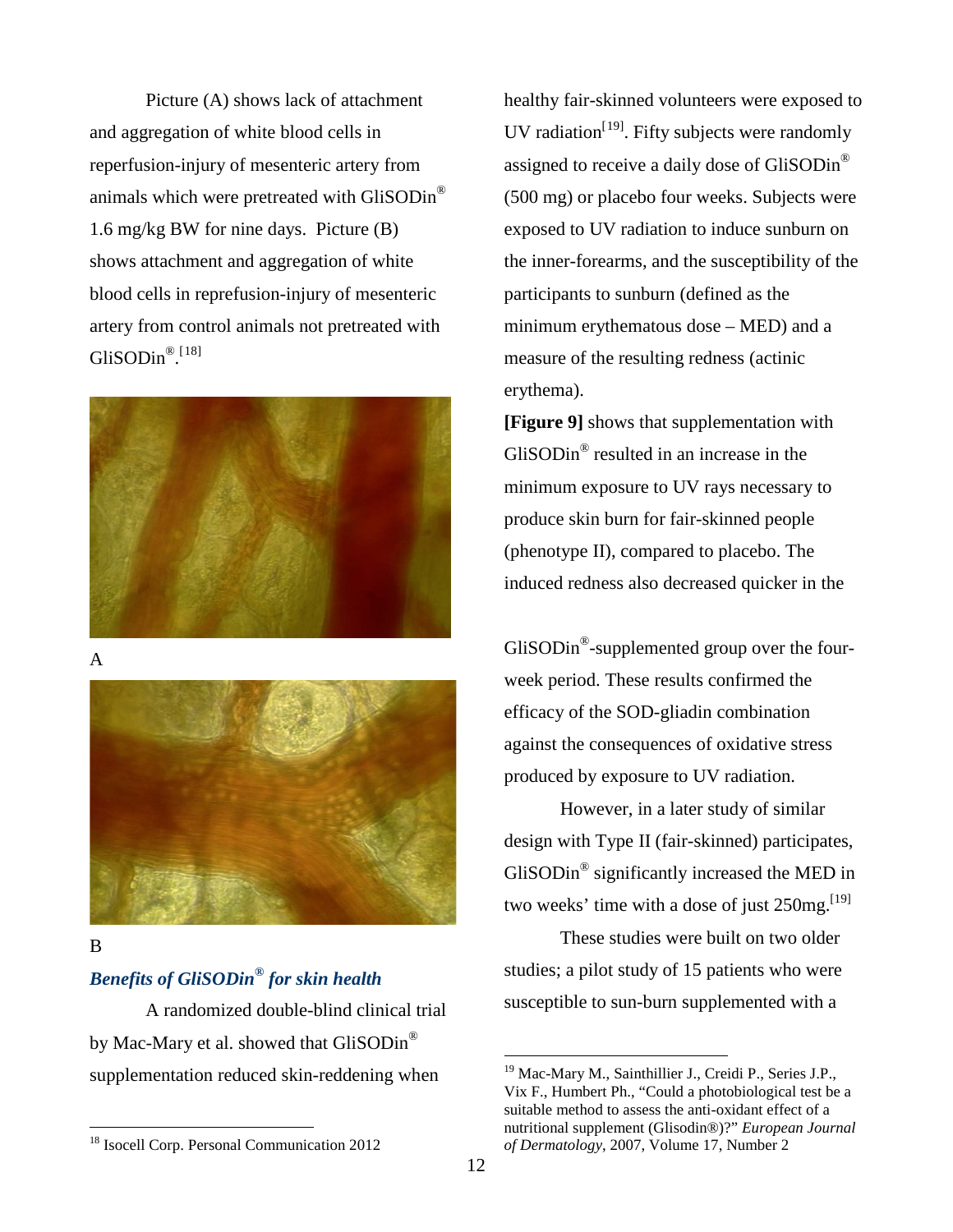**Reduction in Redness**



**Figure 9.** GliSODin® induced increased in minimum erythematous dose (MED) compared to Placebo

daily dose of 500 mg GliSODin® for three to eight weeks of normal sun exposure; and an open clinical trial with 150 volunteers taking a daily GliSODin<sup>®</sup> supplement (500 mg) for 60 days. 86% of participants reported significant relief.<sup>[[20](#page-12-0), [21\]](#page-12-1)</sup>

# *The role of GliSODin® in suppressing inflammation*

An *in vivo* study by Vouldoukis et al.<sup>[7]</sup> submitted C57BL/6 mice groups to various supplements for 28 days: placebo, gliadin only (1 mg), SOD only (5 IU), the SOD-gliadin combination (5 mg equivalent to 5 IU of SOD, GliSODin®), or heat-inactivated SOD-gliadin combination (5 mg) for 28 days and then given an intra-peritoneal INF-γ injection (300 IU). Peritoneal microphages were harvested 24 hours later and challenged with IgGl/anti-IgG1

immunocomplexes to amplify the inflammatory response. Only GliSODin® reduced the production of the pro-inflammatory cytokine, tumor necrosis factor-alpha (TNF- $α$ ) and promoted production of the anti-inflammatory cytokine interleukin-10 (IL-10), compared to the other treatments. (**Figure 6**)

This result also showed that it is necessary to preserve the enzymatic activity of the administered-SOD to retain the antiinflammatory effect of GliSODin® since IL-10 production was not observed when GliSODin<sup>®</sup>



Figure 6. Effects of GliSODin<sup>®</sup> on production of pro- and anti-inflammatory cytokines

was previously heat inactivated.

The anti-inflammatory effects of GliSODin® are significant since chronic inflammation is associated with the onset and progression of many chronic diseases.

Moreover, Okada et al. reported that administration of the gliadin-SOD complex could prevent cancer progression, promoted by inflammation.<sup>[[22\]](#page-12-2)</sup> The researchers used

<span id="page-12-0"></span> <sup>20</sup> DermExpert Trial, "Evaluation Of Glisodin's Effect On Erythema Induced By UV Radiations," Intermediate Reports, February 2006

<span id="page-12-2"></span><span id="page-12-1"></span><sup>21</sup> Laverdet C., Pomarede N., Oliveres-Ghouti C., "Glisodin and Exposure to the Sun," an open study conducted in France on 150 patients by 40 dermatologists. Sponsored by ISOCELL Nutra, France. March 2005

 <sup>22</sup> Okada F., Shionoya H., Kobayashi M. Kobayashi T., Tazaxa H., Onuma K., Iuchi Y., Matsubara N., Ijichi T.,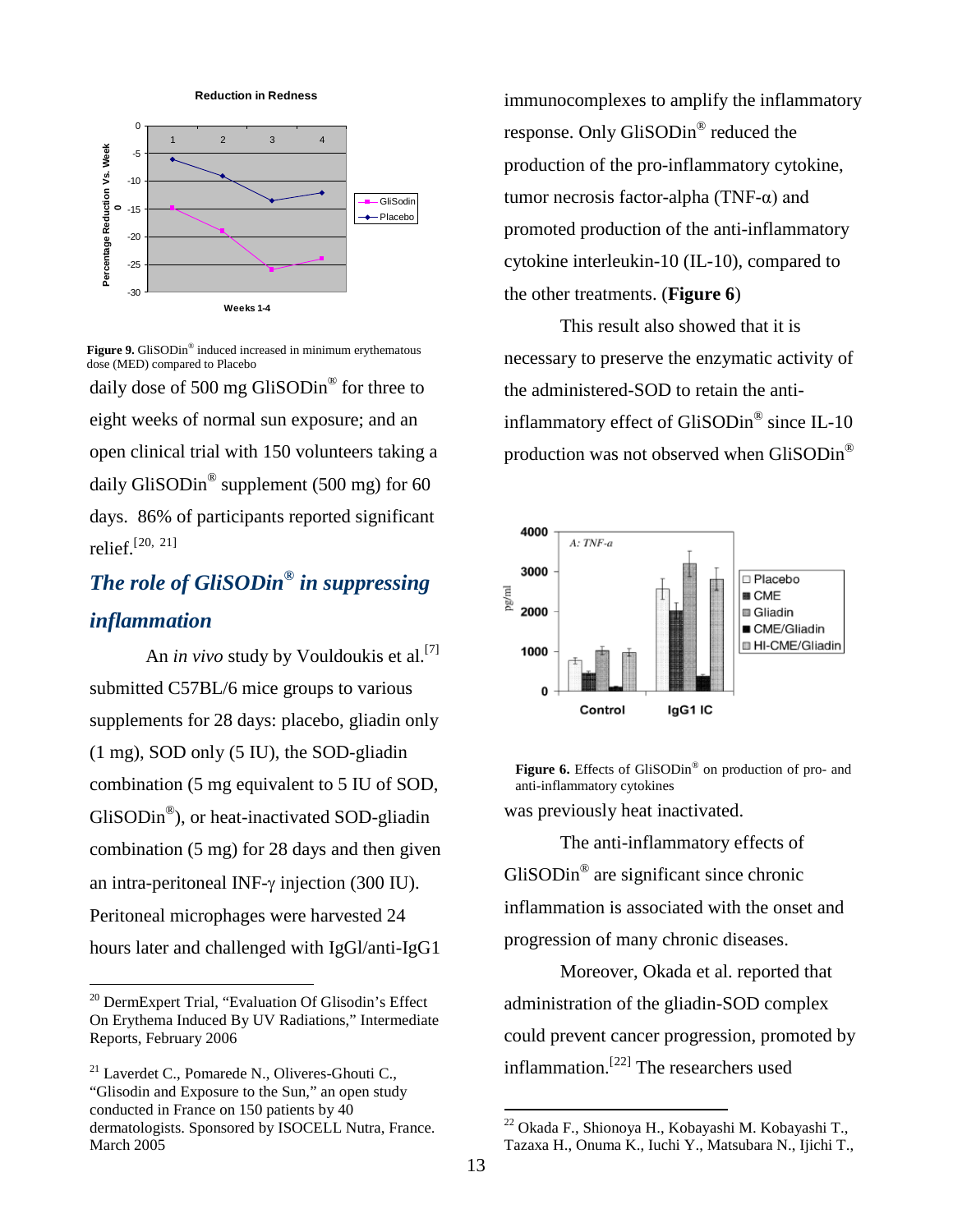C57BL/6 female mice implanted with a gelatine sponge (to promote inflammation) and injected with QR-32 tumor cells. The mice were then randomly supplemented with GliSODin®, SOD-only or gliadin only at a dose of 10 mg per kg of body weight. While tumor growth was suppressed in the GliSODin<sup>®</sup> group, the tumors in the mice supplemented with only SOD or gliadin were found to have significantly increased. The mechanism behind these effects was proposed to be related to reducing levels of the reactive oxygen species, the superoxide ion. It was also proposed that the melon SOD extract-gliadin combination may also be affecting immune response.

This result indicated that the antioxidant and anti-inflammatory properties of GliSODin® might have significant benefits for the prevention of tumor development and progression.

# *Potential benefits of GliSODin® for diabetes*:

Diabetes is on the rise worldwide, with diabetic kidney disease just one of the many complications of the disease. It has been suggested that high glucose levels may result in increased oxidative stress, and thereby promote the development of diabetic kidney disease

(diabetic nephropathy). To test whether oral administration of GliSODin® could positively impact on the pathogenesis of diabetic nephropathy, Naito et al. assigned diabetic and non-diabetic mice to receive a standard rodent diet and one group was supplemented with the cantaloupe melon extract-gliadin combination  $(0.08$  per cent of the diet) for twelve weeks.<sup>[[23](#page-13-0)]</sup>

No significant differences in blood glucose levels or body weight were observed between the diabetic mice in the SOD-gliadinsupplemented group and the control group. Both diabetic mice groups had higher blood glucose levels and body weights than nondiabetics.

In terms of kidney health, significant reductions in the levels of 8 hydroxydeoxyguanosin (8-OHdG), a marker of oxidative stress, were observed in the SOD-gliadin-supplemented group. Ha et al.<sup>[[24\]](#page-13-1)</sup> have reported that 8-OHdG formation is closely related to the development of diabetic kidney disease in rodents, and reductions in 8-OHdG were associated with improvements in kidney health amongst the test animals used by Naito et al.

<span id="page-13-1"></span><span id="page-13-0"></span>Dugas B., Hosokawa M., "Prevention of inflammationmediated acquisition of metastatic properties of benign mouse fibrosarcina cells by administration of an orally available superoxide dismutase" *British Journal of Cancer* 2006, Volume 94, Pages 854-862

<sup>&</sup>lt;sup>23</sup> Naito Y., Akagiri S., Uchiyama K., Kokura S.,

Yoshida N., Hasegawa G., Nakamura N., Ichikawa H., Toyokuni S., Ijichi T., Yoshikawa T., "Reduction of diabetes-induced renal oxidative stress by a cantaloupe melon extract/gliadin biopolymers, oxykine, in mice"<br>BioFactors 2005, Volume 23, Pages 85-95

<sup>&</sup>lt;sup>24</sup> Ha H., Kim C., Son Y., Chung M.H., Kim K.H., "DNA damage in the kidneys of diabetic rats exhibiting microalbuminuria" *Free Radis. Biol Med.,* 1994, Volume 16, Pages 271-274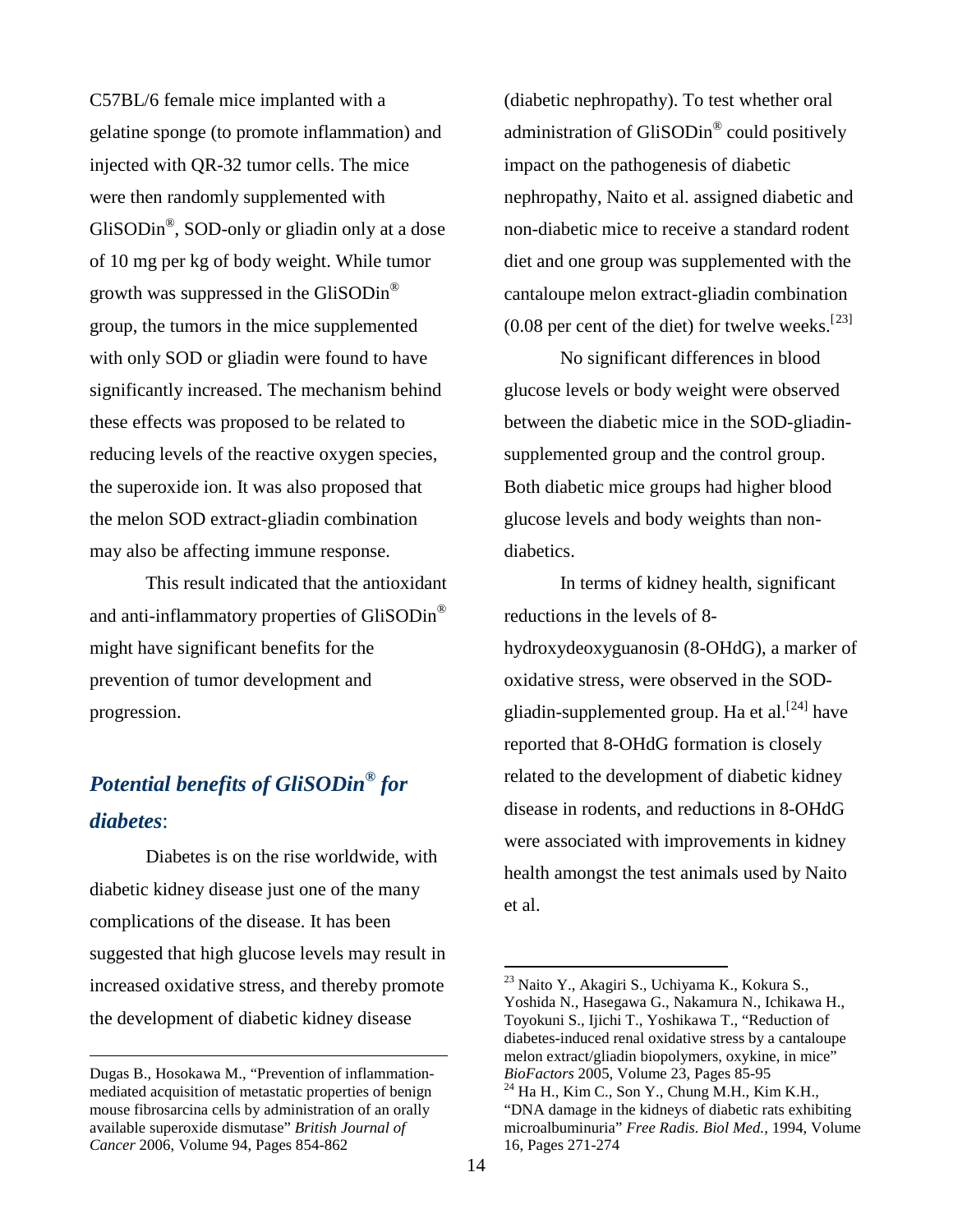This study suggested that the cantaloupe melon extract-gliadin combination might be a novel approach for preventing diabetic kidney disease by reducing oxidative stress.

#### *Benefits of GliSODin*® *in sports nutrition*

The double-blinded study included 19 members of the Polish National Rowing Team who were participating in a training camp. Subjects were randomly assigned to the supplemented group ( $n = 10$ ), who received 2 capsules (total 500 mg) of GliSODin® extract once daily for 6 weeks, or the placebo group ( n  $= 9$ ). At the beginning and end of the study, subjects performed a 2,000-meter maximum effort test on a rowing ergometer. Blood

#### **Table 1**

samples were taken before each test, 1 minute after completing the test, and after a 24-hr rest period. After supplementation, SOD activity was significantly higher ( $p = .0037$ ) in the supplemented group at all measurement times, and post-exercise C-reactive protein was significantly lower ( $p = .00001$ ) in athletes receiving GliSODin® than those in the placebo group **[Table 1]**. In conclusion, supplementation with an extract rich in SOD activity promoted antioxidant status and protected against increased inflammation in the serum of professional rowers.<sup>[[25\]](#page-14-0)</sup>

|                         | <b>Before Supplementation</b> |                              |                              | <b>After Supplementation</b> |                                              |                  |                 |                 |                            |
|-------------------------|-------------------------------|------------------------------|------------------------------|------------------------------|----------------------------------------------|------------------|-----------------|-----------------|----------------------------|
| <b>Parameter</b>        | Preexercise                   | <b>Postexercise</b>          | Recovery                     | <b>Preexercise</b>           | <b>Postexercise</b>                          | <b>Recovery</b>  | <b>Exercise</b> | <b>GliSODin</b> | Exercise $\times$ GliSODin |
| <b>CRP</b>              |                               |                              |                              |                              |                                              |                  |                 |                 |                            |
| (mg/L)                  |                               |                              |                              |                              |                                              |                  | $p = .915$      | p < .001        | $p = .997$                 |
| Sup                     | $0.46 \pm 0.31$               | $0.49 \pm 0.39$              | $0.50 \pm 0.37$              | $0.18 \pm 0.08*$             | $0.21 \pm 0.10^*$                            | $0.23 \pm 0.11*$ |                 |                 |                            |
| Pla                     | $0.28 \pm 0.26$               | $0.54 \pm 0.50$              | $0.41 \pm 0.39$              | $0.61 \pm 0.56$              | $0.68 \pm 0.62$                              | $0.66 \pm 0.57$  |                 |                 |                            |
| <b>TBARS</b>            |                               |                              |                              |                              |                                              |                  |                 |                 |                            |
| $(\mu \text{mol/g Hb})$ |                               |                              |                              |                              |                                              |                  | p < .001        | $p = .257$      | $p = .638$                 |
| Sup                     | $1.77 \pm 0.56$               | $2.78 \pm 1.11$ †            | $3.08 \pm 0.89$ <sup>+</sup> | $1.19 \pm 0.31$              | $1.89 \pm 0.24$ †                            | $1.71 \pm 0.62$  |                 |                 |                            |
| Pla                     | $1.51 \pm 0.69$               | $2.46 \pm 0.69$ <sup>+</sup> | $2.61 \pm 0.78$ <sup>+</sup> | $1.45 \pm 0.59$              | $2.47 \pm 0.75$ <sup>+</sup>                 | $1.77 \pm 0.58$  |                 |                 |                            |
| СK                      |                               |                              |                              |                              |                                              |                  |                 |                 |                            |
| (U/L)                   |                               |                              |                              |                              |                                              |                  | $p = .150$      | $p = .261$      | $p = .992$                 |
| Sup                     | $166 \pm 86$                  | $204 \pm 100$                | $167 \pm 79$                 | $75 \pm 41$                  | $92 \pm 46$                                  | $146 \pm 91$     |                 |                 |                            |
| Pla                     | $210 \pm 163$                 | $259 + 177$                  | $224 \pm 120$                | $110 \pm 88$                 | $130 \pm 117$                                | $213 \pm 132$    |                 |                 |                            |
| LDH                     |                               |                              |                              |                              |                                              |                  |                 |                 |                            |
| (U/L)                   |                               |                              |                              |                              |                                              |                  | p < .001        | $p = .515$      | $p = .687$                 |
| Sup                     | $153 \pm 68$                  | $242 \pm 64$ †               | $195 \pm 49$                 | $182 \pm 51$                 | $262 \pm 50^{+}$                             | $185 \pm 41$     |                 |                 |                            |
| Pla                     | $128 \pm 45$                  | $270 \pm 43$ <sup>+</sup>    | $209 \pm 37$ <sup>+</sup>    | $192 \pm 78$                 | $279 \pm 23$ <sup><math>\dagger</math></sup> | $205 \pm 23$     |                 |                 |                            |

 $Note.$  CRP = C-reactive protein; Sup = supplemented group; Pla = placebo group; TBARS = thiobarbituric-acid-reactive substances; CK = creatine kinase; LDH = lactate dehydrogenase.

<span id="page-14-0"></span>\*p < .05 relative to Pla group.  $\uparrow p$  < .05 relative to preexercise.

<sup>&</sup>lt;sup>25</sup> Skarpanska-Stejborn A et al. Effects of oral supplementation with plant superoxide dismutase extract on selected redox parameters and inflammatory marker in 2000 m rowing-ergometer test. Int J Sport Nutr Exerc Metabol 2011:124-134.